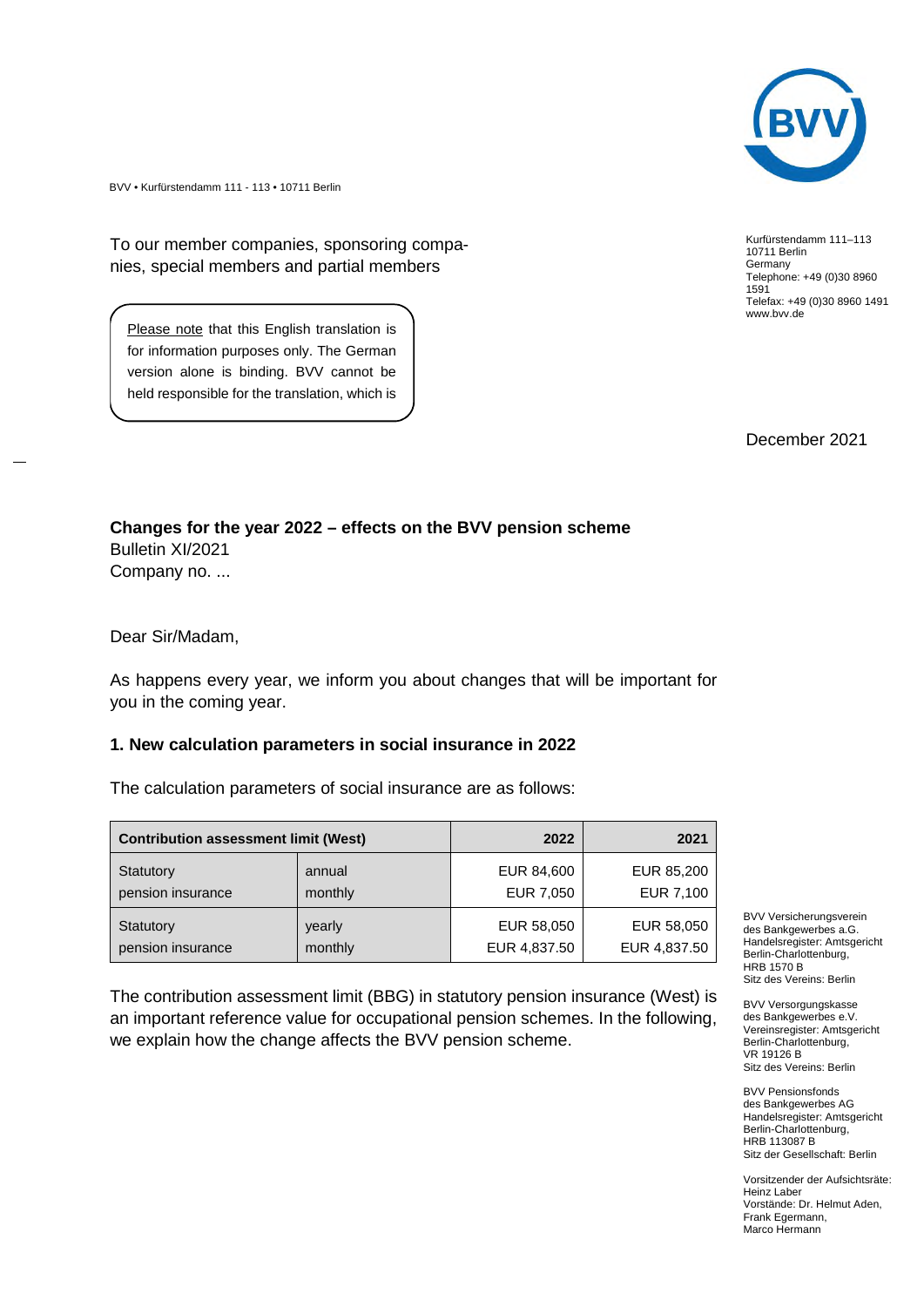Seite 2 von 4



# **Effects on the BVV pension scheme**

Contributions to the pension fund (BVV Versicherungsverein)

| <b>Maximum amounts</b>             |         | 2022           | 2021           |
|------------------------------------|---------|----------------|----------------|
| Tax-free pursuant to section 3 no. |         |                |                |
| 63                                 | yearly  | EUR 6,768      | EUR 6,816      |
| of the German Income Tax Act       | monthly | <b>EUR 564</b> | <b>EUR 568</b> |
| $(EStG)$ (8% of the BBG)           |         |                |                |
| Social security exempt             | annual  | EUR 3,384      | EUR 3,408      |
| (4% of BBG)                        | monthly | <b>EUR 282</b> | <b>EUR 284</b> |

This slightly reduces the scope in which you can pay tax-free contributions to the pension fund.

Please note that we do not automatically adjust the contribution and the taxation of the contribution. Please notify us of any changes electronically using your monthly data report or using our BVV settlement form.

Contributions to the provident fund (BVV Versorgungskasse)

| <b>Maximum amounts</b>                          |                   | 2022                        | 2021                        |  |  |
|-------------------------------------------------|-------------------|-----------------------------|-----------------------------|--|--|
| Employer's share                                |                   |                             |                             |  |  |
| Tax-free $+$<br>social security exempt          | annual<br>monthly | unlimited                   | unlimited                   |  |  |
| Employee's share                                |                   |                             |                             |  |  |
| Tax-free                                        | annual<br>monthly | unlimited                   | unlimited                   |  |  |
| Social security exempt<br>$(4% \text{ of BBG})$ | annual<br>monthly | EUR 3,384<br><b>EUR 282</b> | EUR 3,408<br><b>EUR 284</b> |  |  |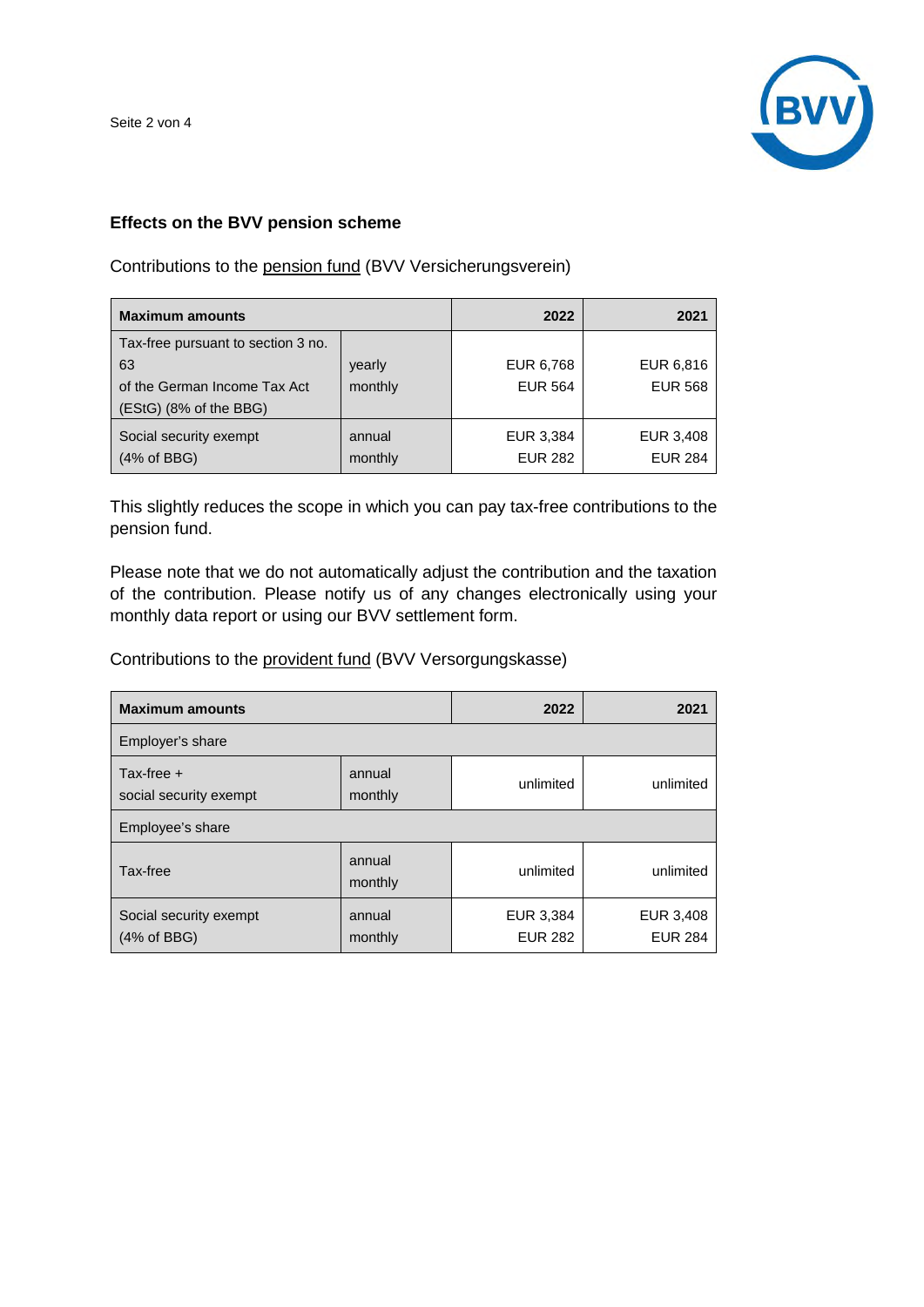Seite 3 von 4



# **2. BVV reference values for 2022**

In addition to the statutory reference values, our by-laws and your membership agreements also contain values to be taken into account in occupational pension schemes. Here, the only changes for 2022 are in relation to the mandatory registration limit.

|                                                                                                    | 2022           | 2021           |  |  |
|----------------------------------------------------------------------------------------------------|----------------|----------------|--|--|
| <b>Mandatory registration limit (annual)</b>                                                       |                |                |  |  |
| It regulates up to which annual income employees<br>must be registered for the BVV pension scheme. | EUR 139,121.39 | EUR 128,816.10 |  |  |

At www.bvv.de/aktuelles in the BVV key figures section, you will find all the BVV reference values valid for the year 2022.

# **3. Further changes**

## **Introduction of a new premium generation**

We have already informed you that BVV will introduce a new premium generation (Premium Generation 2022) on 01/01/2022. This means that the maximum actuarial interest rate for new policies will be reduced to 0.25 per cent. The valid premium designations for 2022 can be found in our data reporting publications. At www.bvv.de/service you will find the data medium description and the current form for registering and deregistering employees in the Contribution Notification section.

## **Mandatory passing on of social security savings**

From 01/01/2022, you as an employer are obligated to additionally pass on part of the social security savings to the pension institution as an employer contribution. This applies if your employees use an insurance-based implementation channel (pension fund or direct insurance) for deferred compensation and you as the employer thereby also save social security contributions.

## **Information also available online**

Detailed information on all these topics is available at www.bvv.de/aktuelles.

If you have any questions, we will be happy to answer them by phone on +49 (0)30 8960 1591 or by e-mail at firmen@bvv.de.